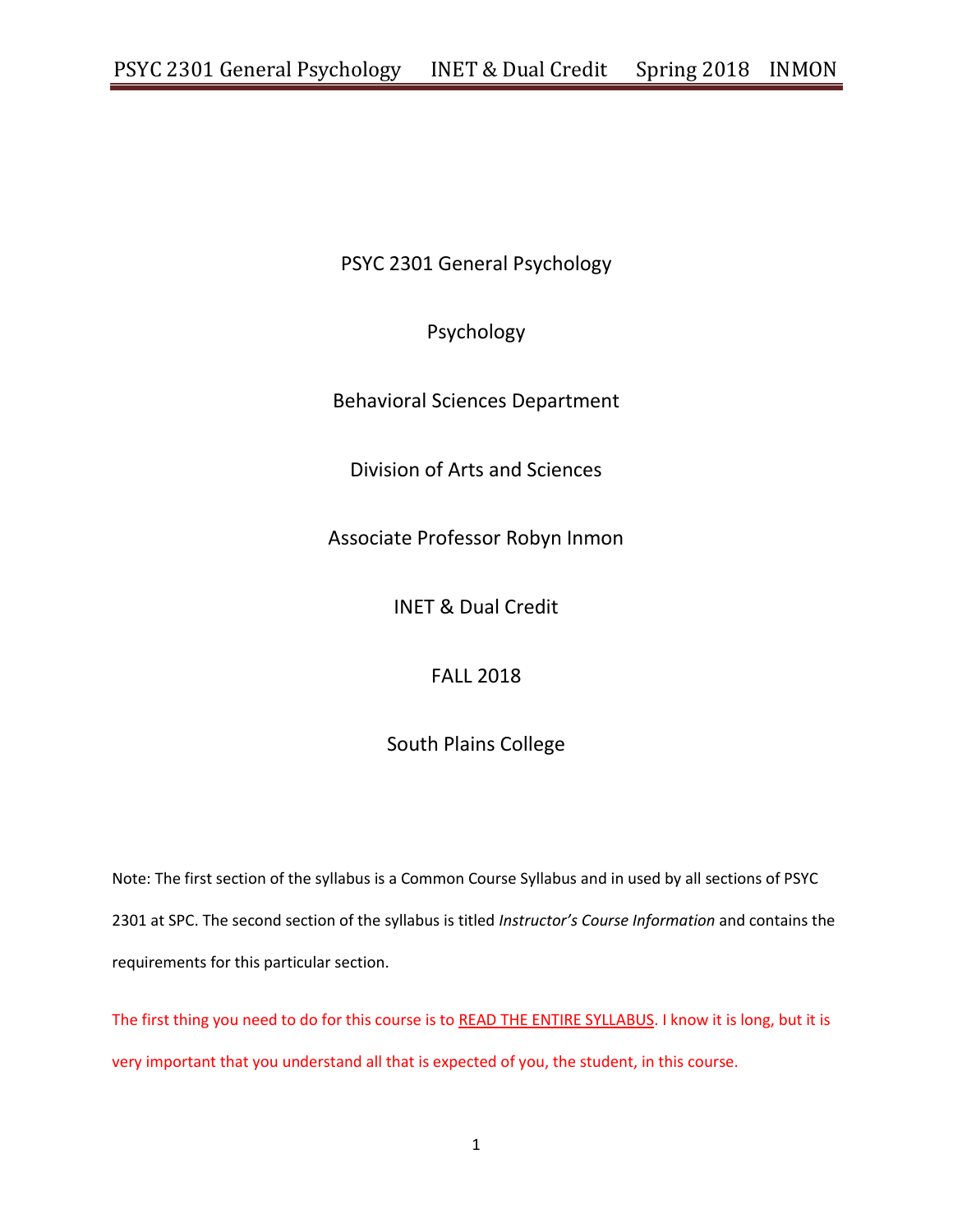# **Common Course Syllabus for PSYC 2301 General Psychology**

**Department**: Behavioral Sciences

**Discipline**: Psychology

**Course Number**: PSYC 2301

**Course Title**: General Psychology

**Credit**: 3 Lecture, 0 Lab

**Satisfies a core curriculum requirement?** Yes, Behavioral or Social Science

**Prerequisites:** TSI compliance in Reading

**Available Formats:** Conventional, INET, ITV

**Campuses:** Levelland, Reese, ATC, Plainview, and Dual Credit Campuses

**Textbook:**

OpenStax College, *Psychology*. OpenStax College. 8 December 2014. <https://openstax.org/details/books/psychology?Student%20resources>

**Course Specific Instructions**: Each instructor will attach his/her course specific instructions.

**Course Description:** Survey of major topics in psychology. Introduces the study of behavior and the factors that determine and affect behavior.

**Course Purpose:** To acquaint students with the diverse field of psychology including major theoretical concepts. In addition, introduce methods of research used and how it contributes to the body of knowledge in psychology, promotion of critical thinking, generation of new ideas, and consideration of alternate explanations when evaluating information.

**Course Requirements:** To maximize the potential to complete this course, a student should login to internet courses at least *every day, Monday through Friday*. In addition, satisfactorily complete all homework, discussions and examinations in a timely manner, and satisfactorily complete all other projects or papers as assigned on the course specific instructions.

**Course Evaluation:** See the instructor's course information sheet for specific items used in evaluating student performance.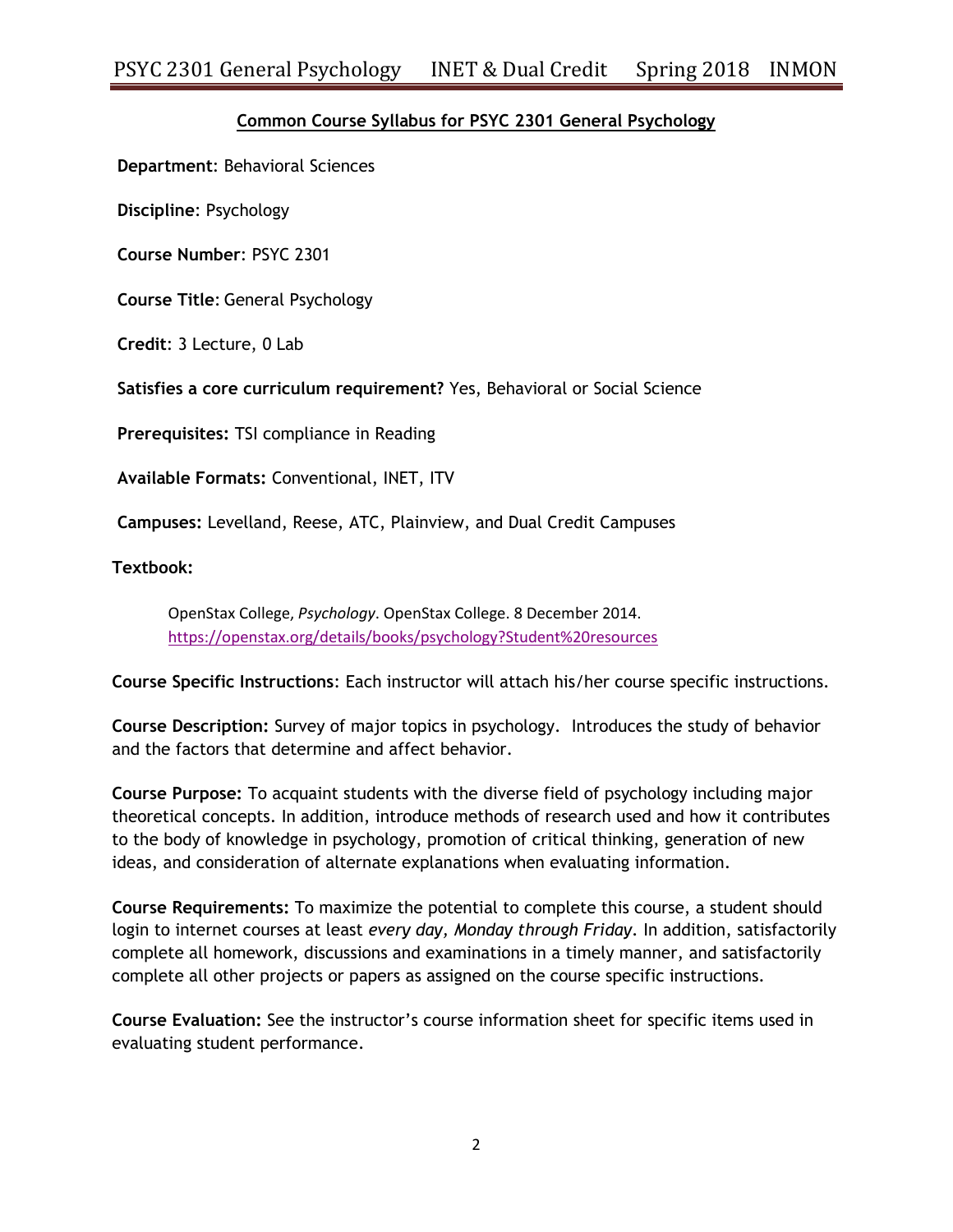# **Student Learning Outcomes/Competencies:**

Upon successful completion of this course, students will:

- 1. Identify various research methods and their characteristics used in the scientific study of psychology.
- 2. Describe the historical influences and early schools of thought that shaped the field of psychology.
- 3. Describe some of the prominent perspectives and approaches used in the study of psychology.
- 4. Use terminology unique to the study of psychology.
- 5. Describe accepted approaches and standards in psychological assessment and evaluation.
- 6. Identify factors in physiological and psychological processes involved in human behavior.

## **Core Objectives addressed**:

- **Communication skills** to include effective written, oral and visual communication. (SLO2, SLO4, SLO6)
- **Critical thinking skills** to include creative thinking, innovation, inquiry and analysis, evaluation and synthesis of information. (SLO1, SLO4, SLO5, SLO6)
- **Empirical and Quantitative skills** to include the manipulation and analysis of numerical data or observable facts resulting in informed conclusions. (SLO1, SLO5)
- **Social Responsibility** to include the demonstrated intercultural knowledge and competence, knowledge of civic responsibility, and the ability to engage effectively in regional, national and global communities. (SLO1, SLO2, SLO3, SLO6)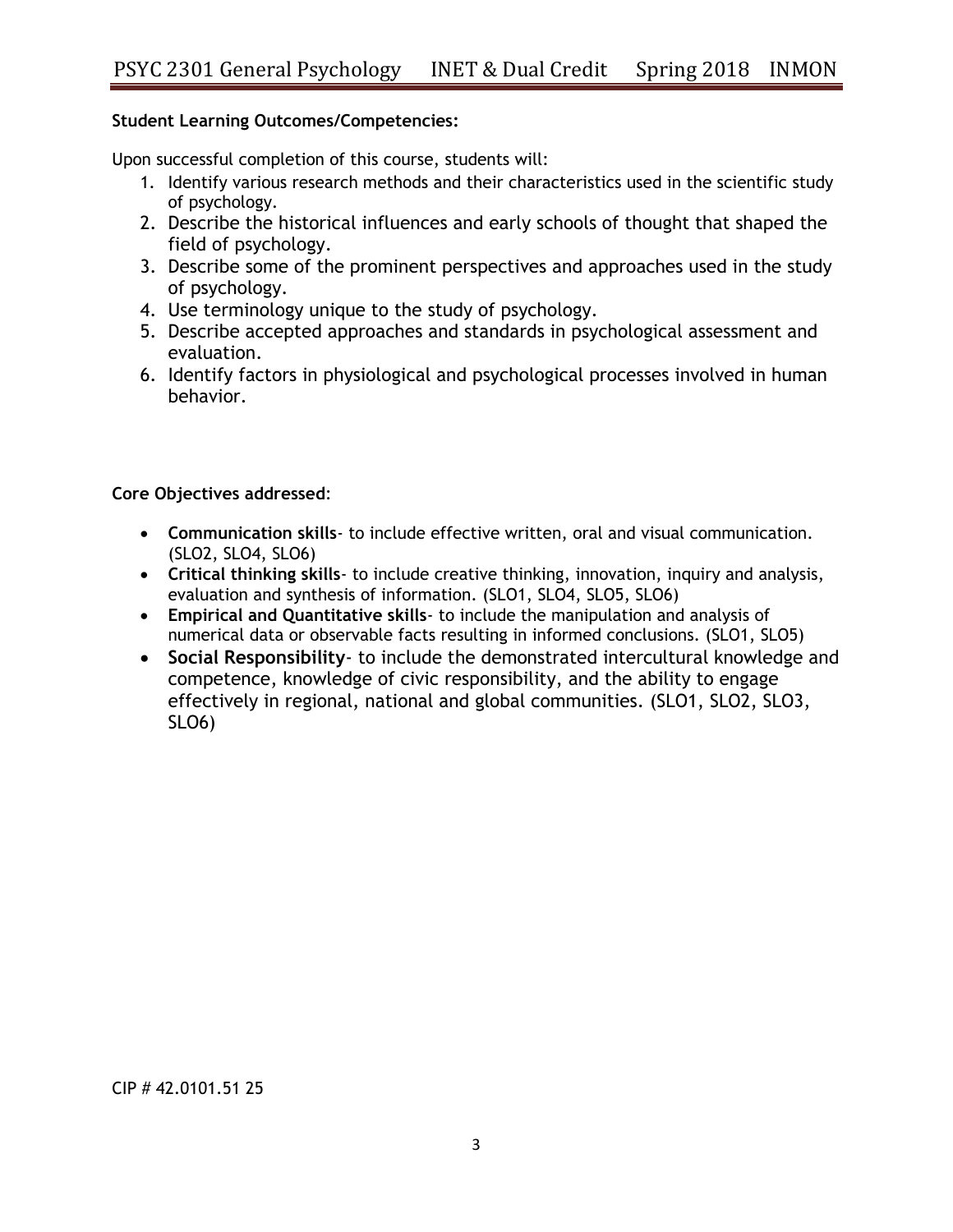## **Course Policies:**

**Attendance Policy:** Students are expected to attend all classes in order to be successful in a course. For this online course, attendance will be based on a student completing work by the due date for each item. Important: You may be administratively dropped from this course without notice if you miss the due dates for any combination of matching or multiple-choice exercises, exams, and/or discussions totaling more than **three (3).** The student may be administratively withdrawn from the course when absences become excessive as defined in the course syllabus.

Students are officially enrolled in all courses for which they pay tuition and fees at the time of registration. Should a student, for any reason, delay in reporting to a class after official enrollment, absences will be attributed to the student from the first class meeting.

Students who enroll in a course but have "Never Attended" by the official census date, as reported by the faculty member, will be administratively dropped by the Office of Admissions and Records. A student who does not meet the attendance requirements of a class as stated in the course syllabus and does not officially withdraw from that course by the official census date of the semester, may be administratively withdrawn from that course and receive a grade of "X" or "F" as determined by the instructor. Instructors are responsible for clearly stating their administrative drop policy in the course syllabus, and it is the student's responsibility to be aware of that policy.

It is the student's responsibility to verify administrative drops for excessive absences through MySPC using his or her student online account. If it is determined that a student is awarded financial aid for a class or classes in which the student never attended or participated, the financial aid award will be adjusted in accordance with the classes in which the student did attend/participate and the student will owe any balance resulting from the adjustment.

**Academic Integrity:** The attempt of any student to present as his or her own any work which he or she has not honestly performed is regarded by the faculty and administration as a most serious offense and renders the offender liable to serious consequences, possibly suspension. This policy relates to all forms of cheating and plagiarism. See Instructor's Course Information for additions to the academic integrity policy.

**Student Conduct:** A high standard of conduct is expected of all students. Students are subject to federal, state and local laws, as well as South Plains College rules and regulations. Any student who fails to perform according to expected standards may be asked to withdraw. Failure to comply with lawful direction of a classroom teacher relative to maintaining good order is considered misconduct on the part of the student. Repeated violations of disrupting a class may result in the student being dropped from that course (See Catalog/Student Guide for full policy). See Instructor's Course Information for additional policies related to student conduct.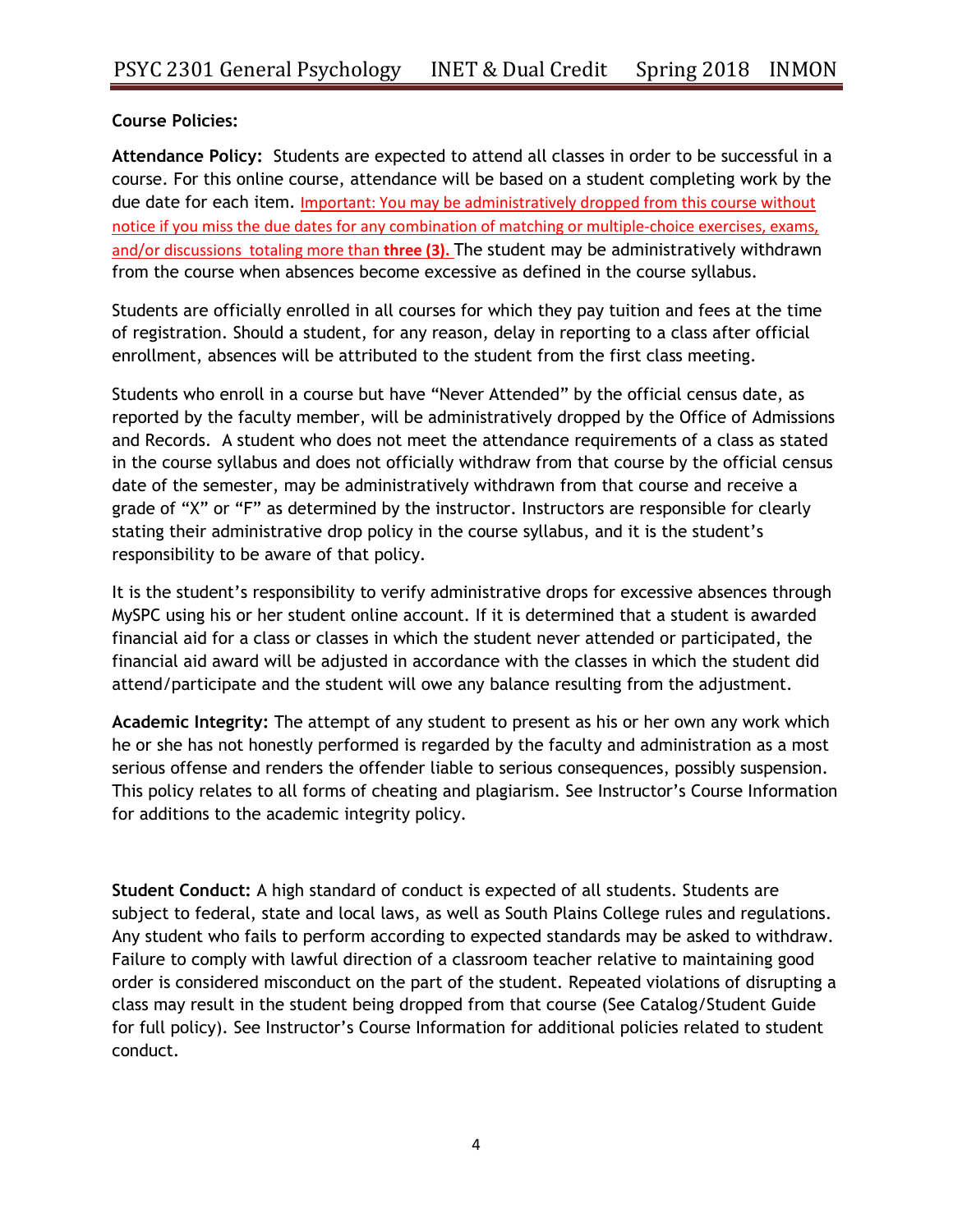Campus Concealed Carry - Texas Senate Bill - 11 (Government Code 411.2031, et al.) authorizes the carrying of a concealed handgun in South Plains College buildings only by persons who have been issued and are in possession of a Texas License to Carry a Handgun. Qualified law enforcement officers or those who are otherwise authorized to carry a concealed handgun in the State of Texas are also permitted to do so. Pursuant to Penal Code (PC) 46.035 and South Plains College policy, license holders may not carry a concealed handgun in restricted locations. For a list of locations, please refer to the SPC policy at: (http://www.southplainscollege.edu/human\_resources/policy\_procedure/hhc.php)

Pursuant to PC 46.035, the open carrying of handguns is prohibited on all South Plains College campuses. Report violations to the College Police Department at 806-716-2396 or 9-1-1.

**Appeal Process**: The process of appeal is outlined in the college catalog. Basically you would need to talk to the instructor, the department chair, and then the dean if the problem is not resolved. Be sure to always start with your instructor.

**Diversity & Equal Rights:** South Plains College does not discriminate on the basis of race, color, national origin, sex, disability or age in its programs and activities. The following person has been designated to handle inquiries regarding the non-discrimination policies: Vice President of Student Affairs.

All students are entitled to equal rights under the affirmative action and equal opportunity laws. Students are also protected against unjust or biased academic evaluation, but at the same time, they are responsible for maintaining standards of academic performance established for each course in which they are enrolled. (See Catalog/Student Guide for full definitions and policies)

**ADA Statement:** Students with disabilities, including but not limited to physical, psychiatric, or learning disabilities, who wish to request accommodations in this class should notify the Disability Services Office early in the semester so that the appropriate arrangements may be made. In accordance with federal law, a student requesting accommodations must provide acceptable documentation of his/her disability to the Disability Services Office. For more information, call or visit the Disability Services Office at Levelland Student Health & Wellness Center 806-716-2577, Reese Center and Lubbock Center, Building 8: 806-716-4675, Plainview Center Main Office: 806-716-4302 or 806-296-9611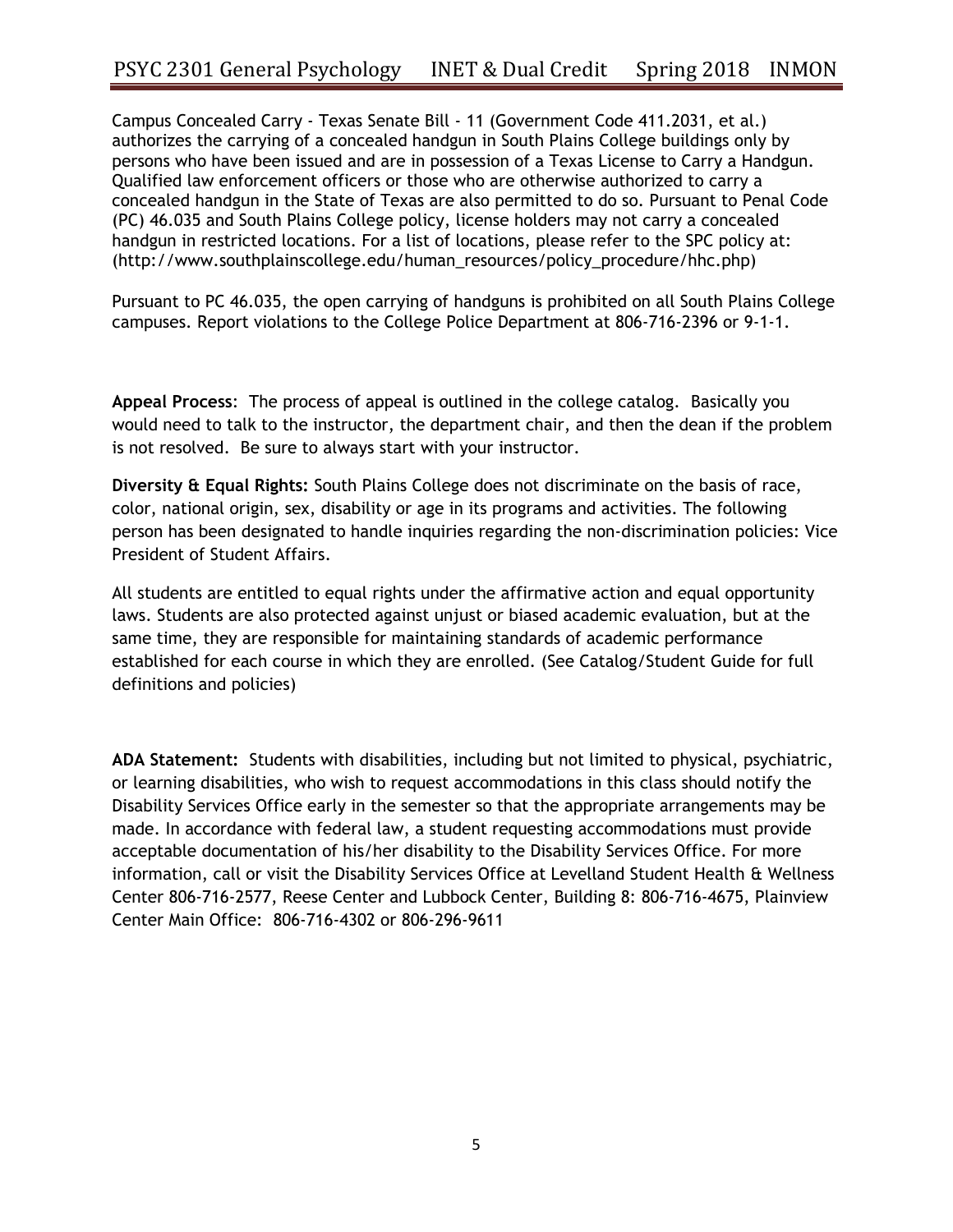## **Instructor's Course Information**

**Instructor:** Robyn Inmon, Associate Professor in Psychology

**Email:** [rinmon@southplainscollege.edu](mailto:rinmon@southplainscollege.edu)

#### **Contact Information:**

 As this is a web-based course, you will contact me by sending an email through your course in **Blackboard.**

#### **Textbook:**

OpenStax College, *Psychology*. OpenStax College. 8 December 2014. <https://openstax.org/details/books/psychology?Student%20resources>

#### **Course Competencies:**

 The primary criteria for course competency are to demonstrate mastery of a minimum of 60% of assigned course content and assignments.

#### **Attendance Policy:**

- Since this course is a virtual classroom, attendance will be taken according to the following:
	- Completion of the Syllabus Quiz on or before the due date.
	- Participate in Introductions on or before the due date.
	- Participation in class discussions by posting an original post and response post to the discussion board on or before the due date.
	- Completing Matching or Multiple-Choice exercises on or before the due date.
	- Taking exams on or before the due date.
- o Important: You may be administratively dropped from this course without notice if you miss the due dates for any combination of matching or multiple-choice exercises, exams, and/or discussions totaling more than **six (6).** Failure to log on to Blackboard for 14 consecutive days could result in being administratively dropped from the course if work due during that period is incomplete.

This is your student notification of the Instructor's administrative drop policy and it is your responsibility to be aware of the policy as outlined in the South Plains College General Catalog, pages 20 and 21 under Class Attendance.

**Late Work:** All work must be posted or submitted by the due date to receive credit. **NO LATE WORK will be accepted.** Excuses such as "The network was down," "I could not figure out how to use Blackboard," "I work a full-time job," "I have children," or "I had a family emergency," etc., are **not** acceptable. In short, plan ahead and do not wait until the last minute to submit your discussions, complete assignments, and take the exams. It is a good idea to get your work completed well before the deadline.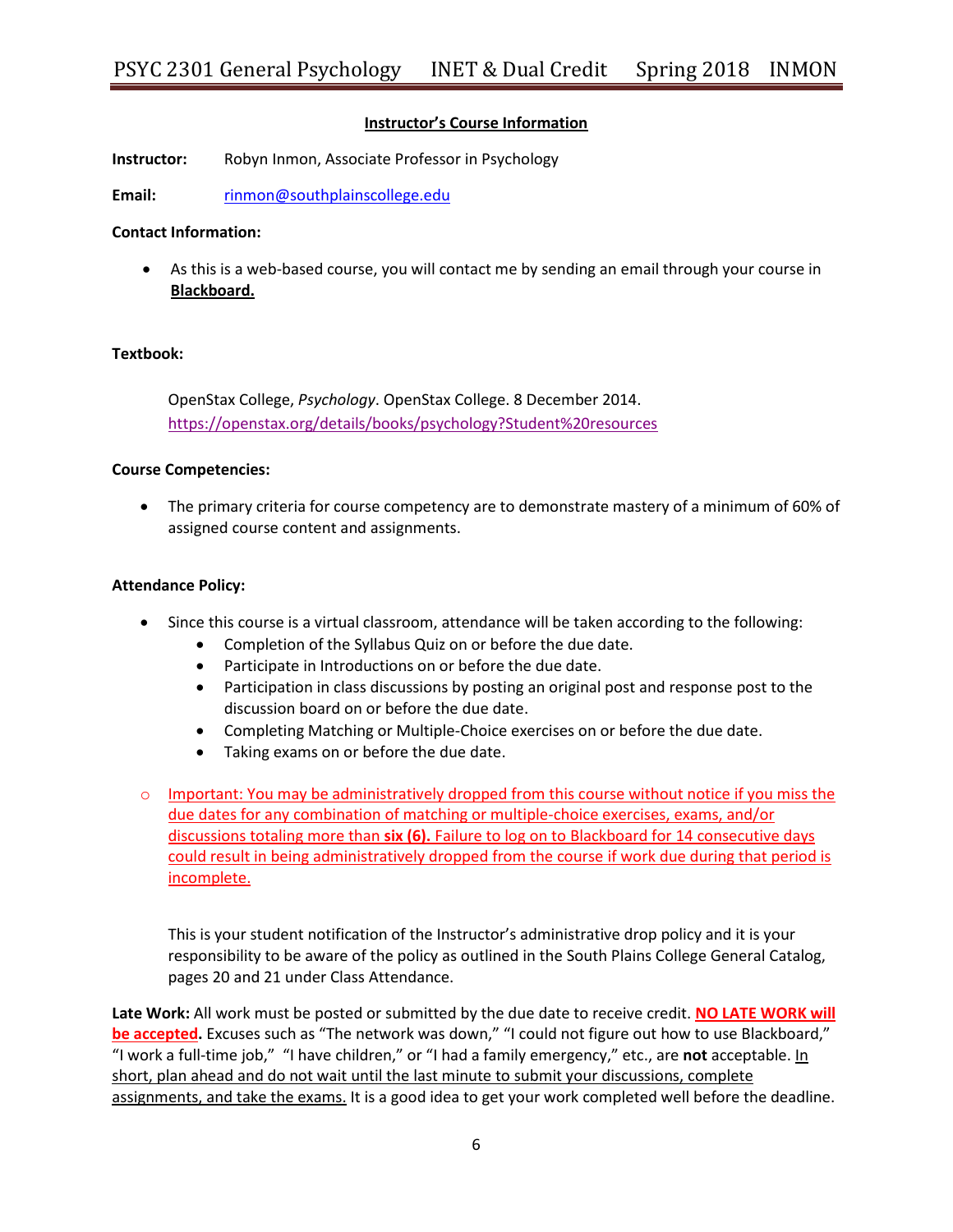I STRONGLY urge you to NOT wait until the last minute to submit your work. By "last minute," I am referring to the day work is due, especially in the last few hours before the deadline. Inevitably, when you do, something happens (you get interrupted and miss the deadline, lightning strikes and takes out your computer, etc.). **No exceptions will be made for students not submitting their work on time. If you miss a deadline, you will receive a zero (0) for the grade. Please do not email and ask me to extend a deadline or reopen work as it will not happen.**

**Academic Integrity:** You are expected to do your own work. You may not work with another person to complete your assignments, discussions, or when taking your exams. You may not copy another student's work and present it as your own. You may not allow another student to copy your work. Complete honesty is required of the student in the presentation of any and all phases of course work. If the instructor determines an assignment to be plagiarized, the result can range from a zero for that assignment to failure of the course. The result will be determined by the instructor. See SPC College Catalog for additional information.

Under no circumstances are you allowed to give your User ID and/or password to anyone. If someone besides you is logging into this course on your account, I will drop you immediately with an "F", regardless of the reason. Also, if you log in under someone else's account, I will drop you immediately with an "F". If you are taking this course along with a roommate, spouse, or significant other, you need to let me know immediately. Failure to do so could result in your being dropped from this course with an  $"F."$ 

## **HOW THIS COURSE IS CONDUCTED**:

This course is an online course, which means that you will access course information and respond to me and/or other students through the use of the Internet. SPC uses **Blackboard** to deliver and manage internet courses.

## **What You Need To Do For This Course:**

There are three types of work required for this course: chapter exercises, either matching or multiplechoice, discussions , and Exams . All of the work will completed in Blackboard.

**DISCUSSIONS** These are written assignments submitted through Blackboard that all students in the course will read. There are two parts to the discussions: for all discussion assignments you will post *at least a 150 word post* on a particular topic (original post) AND respond with *at least a 150 word response* to one post by a fellow student (response post). You will not be given credit for postings that do not meet the minimum requirement for length. In your response post, *do not just repeat what was stated in the original post*. Add to what was previously stated with more information, your opinion or experience, or something meaningful, showing that you have thought about the topic. Sentences like "I agree with this," or "That is interesting," will not be counted toward the 150 word requirement.

**Submit one and only one original post.** If you submit before writing all you planned, do not submit another original post. If you submit an original post with no content, do not submit another original post. If, after you have submitted, you read what other students have written and realize you did not address all that was asked for the discussion, do not submit another original post. The first post you submit for each discussion will count as the original post – no exceptions.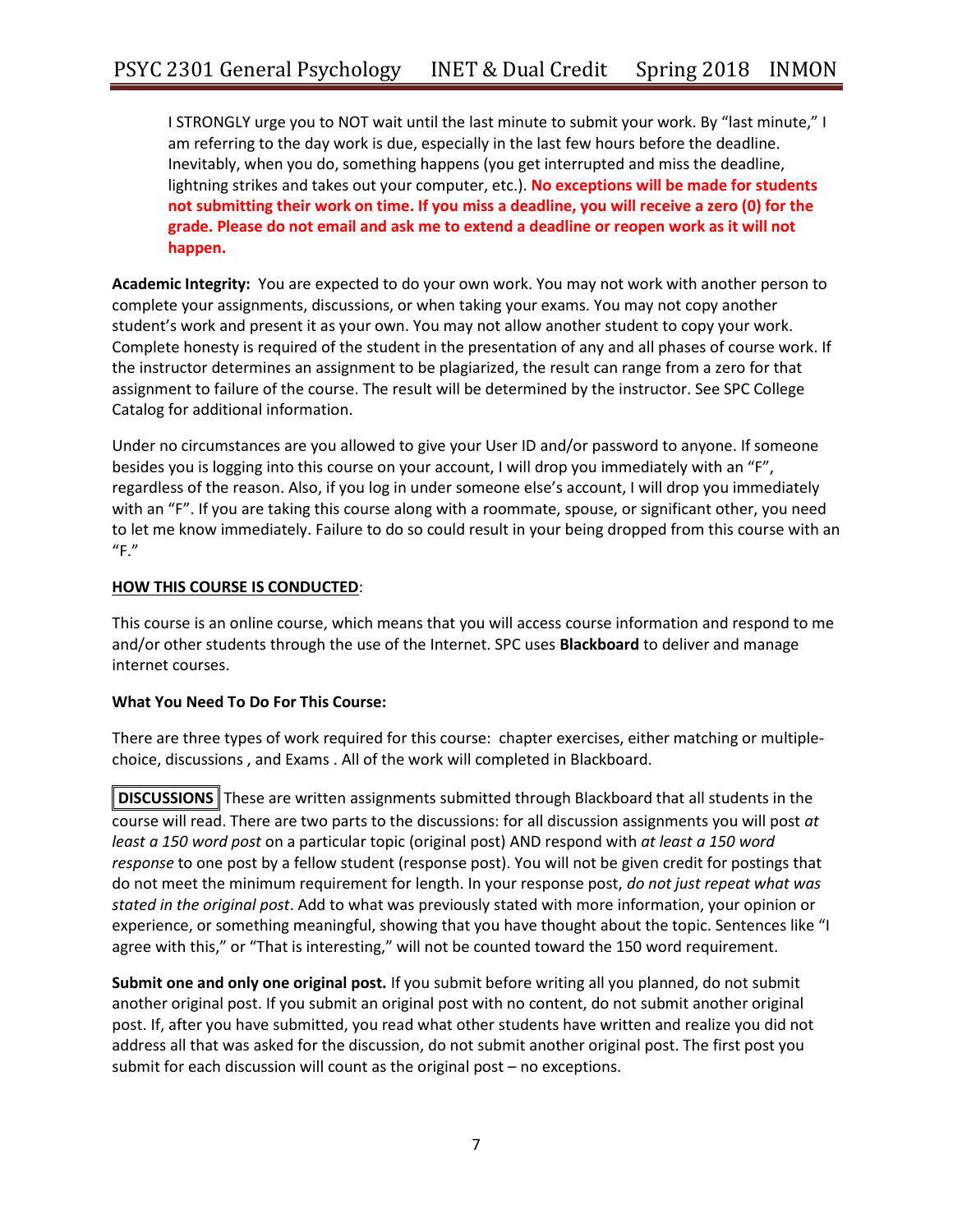To help you do the best you can, I am giving you a grading rubric for the discussion postings and replies:

- **Original Posts:**
	- o **First and foremost, always read the instructions for each discussion and make sure to address all that is asked thoroughly and with detail.**
	- o An **11-15 point post** addresses all or most of what was specifically asked for in the instructions in an organized and detailed way; can include personal experience when relevant; includes at least the minimum number of words (150).
	- o A **5-10 point post**: did not thoroughly address the topic; reference to some type of course material; some personal reference but may not clearly connect to the course material or topic; did not thoroughly address the topic; includes at least the minimum number words (150).
	- o A **0-4 point post** has incorrect information; does not address what was asked in the instructions, has no reference to relevant material; irrelevant ideas; does not meet the minimum number of words (150); is repetitious; no post.
- **Reply Posts:**
	- $\circ$  For your replies, do not repeat what was written in the original post you are responding to or what you wrote in your own original post. The response post must contain new or different information. Also, if one of your coursemate's have responded to an original post before you, read the original post, the response post or posts, and make sure you don't repeat what was stated in **any** of the posts.
	- o **Always follow the instructions provided for each discussions response. What I ask you to discuss in your reply is not the same for all discussions**
	- o An **11**-**15 point reply.** is a reply that: explicitly references ideas in the textbook or information you found through research; gives personal commentary in a constructive way; may correct an incorrect posting in a respectful way; elaborates on the ideas and questions posed in the original post; reflects a good understanding of the course material; and/or brings up course material that the original post did not include but was relevant; includes at least 150 words.
	- o
	- o A **5-10 point reply** is a reply that: briefly elaborates on the ideas and questions posed in the original post; is a personal response that may or may not clearly tie to the original post but is somewhat relevant; repeated too much of original post; includes at least 150 words.
	- o A 0-4 **point reply** is a reply that: includes brief encouragement; is a statement of agreement or disagreement; is an unclear or offensive response; does not meet the minimum number of words; no reply.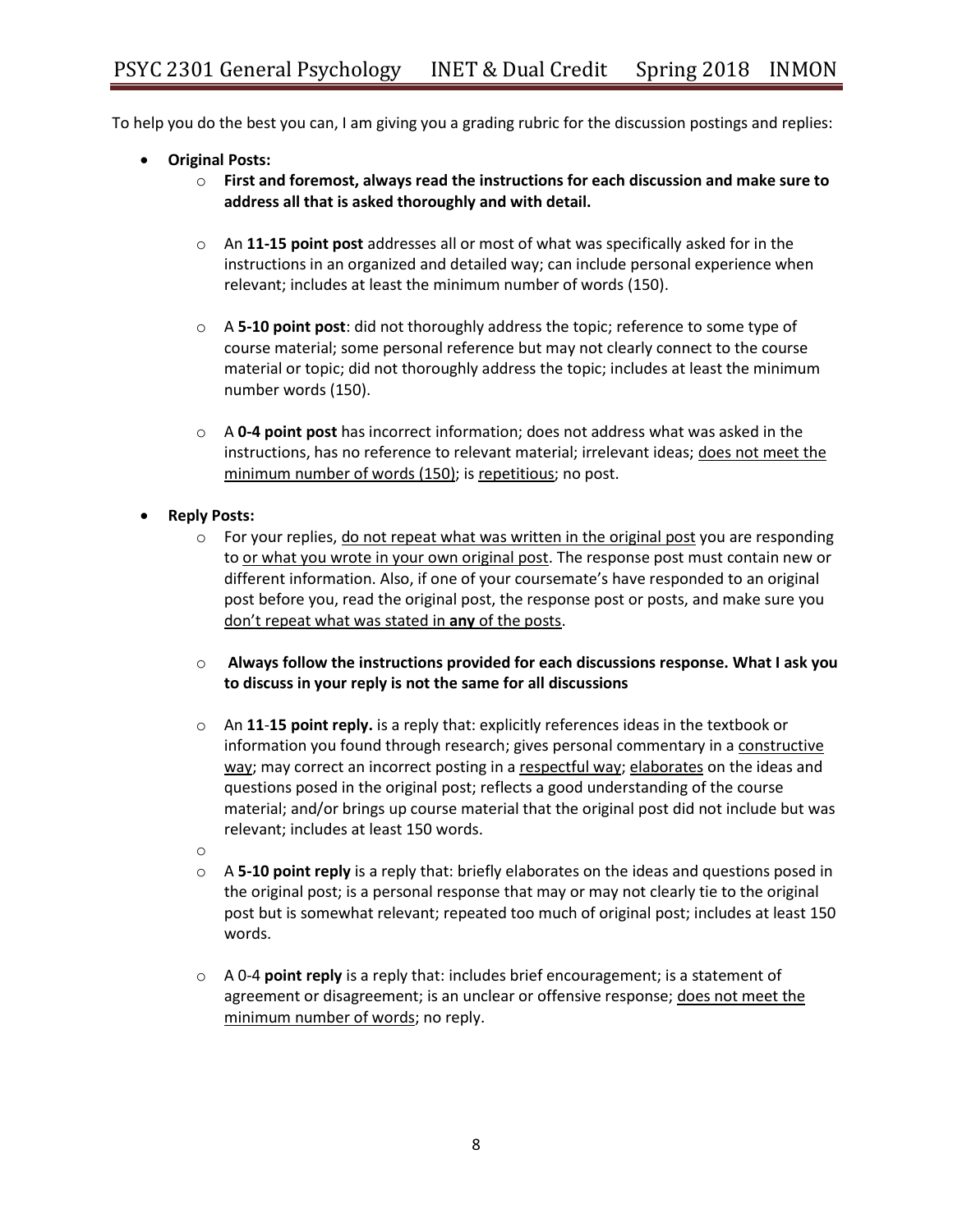Note: Even if your posts, original or reply, meet the 150 minimum word count, all of the words you use may not be applied toward earning points. For example, stating "You did a really good job," "I totally agree with you," are words that add nothing new to the conversation. These are nice things to state, just do not include them in meeting the word count. In other words, just because you wrote 150 or more words does not mean that all of the words will be included in the minimum required word count.

**Points will also be taken off for incorrect spelling, punctuation, capitalization, and grammar.** Do not write like you do when texting or messaging. You need to use correct Standard English in all of your writing. Think of your discussion posts as mini-essays that you are turning in to your college professor, because that is what they are!

Consult your *Schedule of Work* for the due date for each discussion.

**Matching and/or Multiple-Choice Exercises** For each chapter covered, you will have one or more matching or multiple-choice exercises to complete. These exercises are designed to test your understanding of terms and concepts in the chapter, and should help you identify where you may need to spend more time reading your textbook and understanding the content. You have one hour to complete these exercises and two (2) attempts. Consult your *Schedule of Work* for the due date for each exercise. At no time should you print out the quizzes.

**EXAMS** There will be four (4) exams you will need to complete for this course. Each exam will consist of 50 multiple-choice items. You will have 75 minutes to complete each exam. Consult your *Schedule of Work* for the due date and the chapters each exam will cover.

\*\*NOTE: It is impossible to accommodate each individual student's schedule in regards to working fullor part-time, trips out of town, harvesting season, extracurricular activities, illness, etc. There is really no reasonable explanation for missing any of the deadlines, as you have the opportunity to work ahead. It is recommended that you DO NOT WAIT until the last minute (or last hour or last day) to complete your work.

o Important: You may be administratively dropped from this course without notice if you miss the due dates for any combination of matching or multiple-choice assignments, discussions and/or exams totaling more than six (6). Failure to log on to Blackboard for 14 consecutive days could result in being administratively dropped from the course if work due during that period is incomplete.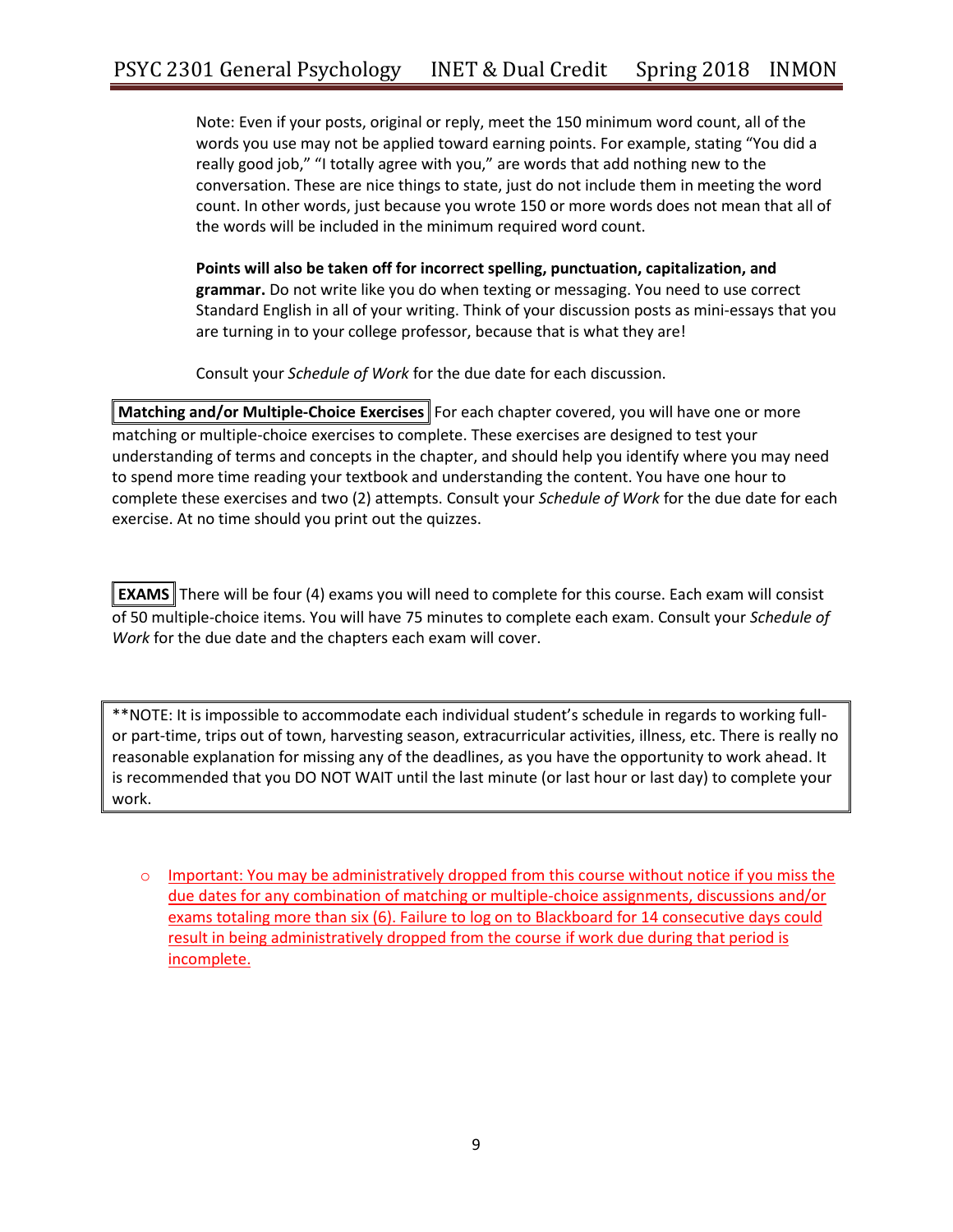## **GRADING POLICY:**

Your final letter grade for the course will be calculated based on total points earned.

How can I earn points?

| $\circ$    | Syllabus Quiz                           | 10 points  |
|------------|-----------------------------------------|------------|
|            | Introductions                           | 10 points  |
|            | Matching or Multiple-Choice Exercises = | 180 points |
|            | Discussions (4 at 30 pts. each)         | 120 points |
| $\bigcirc$ | Exams (4 at 100 pts. each)              | 400 points |
|            | Total possible points                   | 720 points |

Points necessary for each grade:

- o If you earn **648** to **720+** points (90.00% 100.00%), you will earn an **A** for the course.
- o If you earn **576** to **647** points (80.00% 89.99%), you will earn a **B** for the course.
- o If you earn **504** to **575** points (70.00% 79.99%), you will earn a **C** for the course.
- o If you earn **432** to **503** points (60.00% 69.99%), you will earn a **D** for the course.
- o If you earn **0** to **431** points (0% 59.99%), you will earn an **F** for the course.

## **Online Course Expectations**

#### **Student Expectations**

- 1. Check the course homepage, schedule of work, your email, and the Blackboard course discussion board *every day*.
- 2. Keep up with your reading assignments and chapter exercises. These exercises test your knowledge and comprehension of each chapter's content. While you are completing the exercise, do not click on anything else (such as facebook, your textbook) or the exercise may submit automatically and you will have to accept the grade earned at that point. If you are "knocked out" of an exercise for any reason it will count as an attempt. \*\*\*Do not use the wheel on your mouse (if you have one) to scroll up or down during an exercise. Using the wheel could result in the item being submitted even if you are not finished!
- 3. Complete each exam by the deadline! . While you are completing the exam, do not click on anything else (such as facebook, your textbook) or the exam may submit automatically and you will have to accept the grade earned at that point. If you are "knocked out" of an exam for any reason it will count as your one attempt. \*\*\*Do not use the wheel on your mouse (if you have one) to scroll up or down during an exam. Using the wheel could result in the item being submitted even if you are not finished!
- 4. Participate actively in class discussions including but not limited to textbook information, apply the knowledge you have learned, and include your personal experiences when appropriate.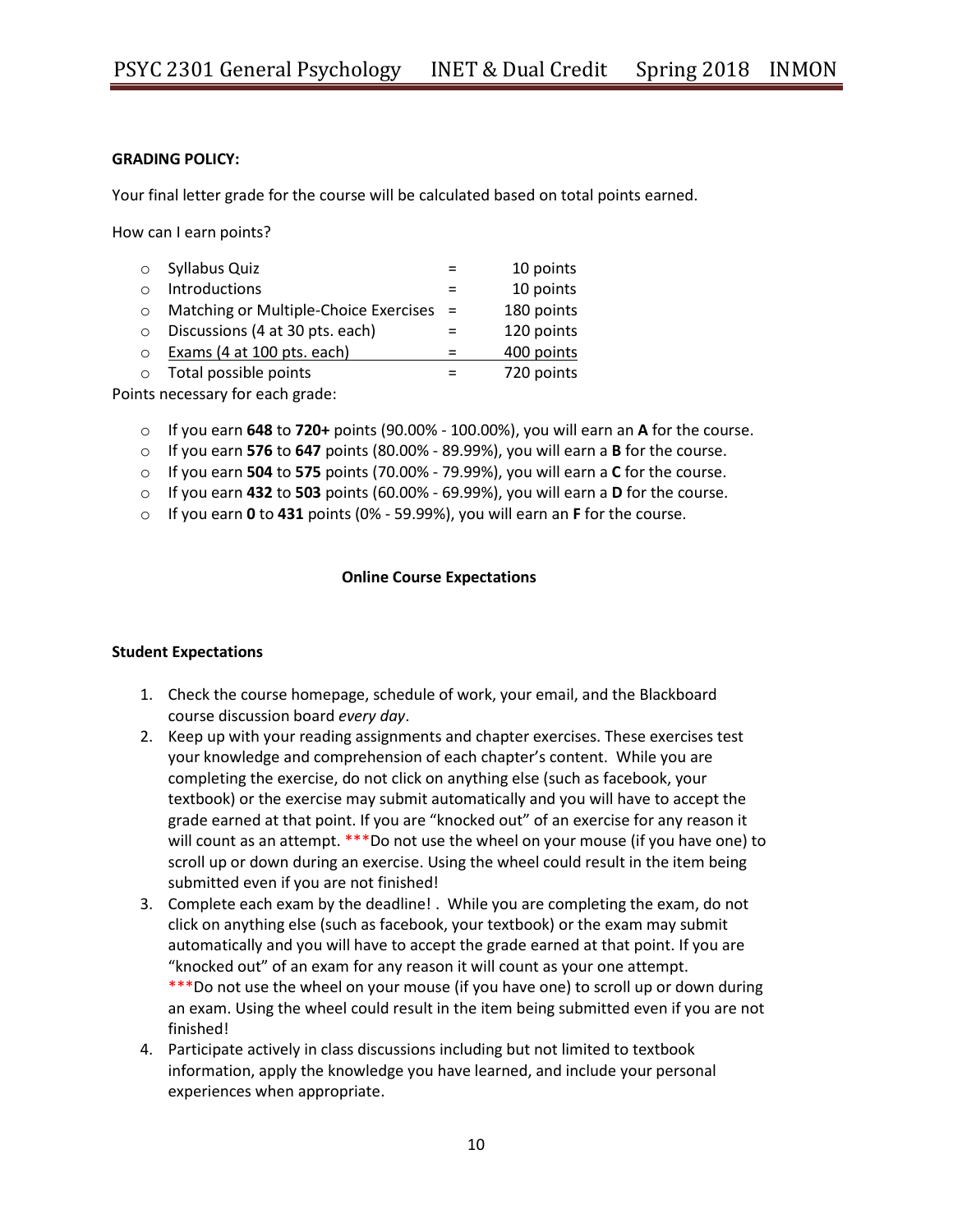5. In responding to what others have posted on the discussion board, add to what was stated in the original post . *Do not repeat what you wrote in your original post or what was written in the original post you are responding to*. Add new information to what has been shared by another student.

## **Instructor Expectations:**

- 1. All communication for this online course should be by email through blackboard with any questions or concerns you may have. I will read my email daily during the week but may not read it daily on weekends.
- 2. I will respond to your email within 48 hours during the week and within 72 hours during weekends or holidays.
- 3. I will read discussions but won't necessarily participate in the discussion forums. If someone posts information that is incorrect or confusing, that is when I typically "jump in."
- 4. You will receive a grade for your course work within ten working days after the deadline unless I notify you otherwise.

## **Keys to Success**

Online courses are not easier or less time-consuming than face-to-face courses; they are just different. Here are some suggestions for your success:

- 1. Set aside a specific time during the day for this course--the best time that fits your schedule. Use this time for preparation (reading, studying, etc.) and for participation (reading and posting to the discussion board, completing quizzes and exams).
- 2. Don't put off the work--you need to keep up so you can more effectively participate in group and class discussions.
- 3. Don't be afraid to ask questions--just like in a F2F class, there are probably several others who are wondering the same thing.
- 4. Keep advised of when the SPC computer system is scheduled to "go down" for maintenance. Have a backup plan in case your server is down or you have computer problems as these are not sufficient excuses for missing work.
- 5. Check in and complete work in the class several times a week--this will keep you engaged, on-track, and moving steadily toward your goal!
- 6. Let me know about any problems you are having right away so we can resolve them quickly. Contact me if you have questions about course *content*. Contact technical support at [blackboard@southplainscollege.edu](mailto:blackboard@southplainscollege.edu) or (806)716-2180 for *computer* issues and email me within Blackboard so I will know about the issue. But again, have a backup plan.
- 7. Have Fun!!!

Adapted from: Susan Kossman, R.N., Ph.D., [http://my.ilstu.edu/~skossm/online\\_course\\_expectations.htm](http://my.ilstu.edu/~skossm/online_course_expectations.htm) and from: :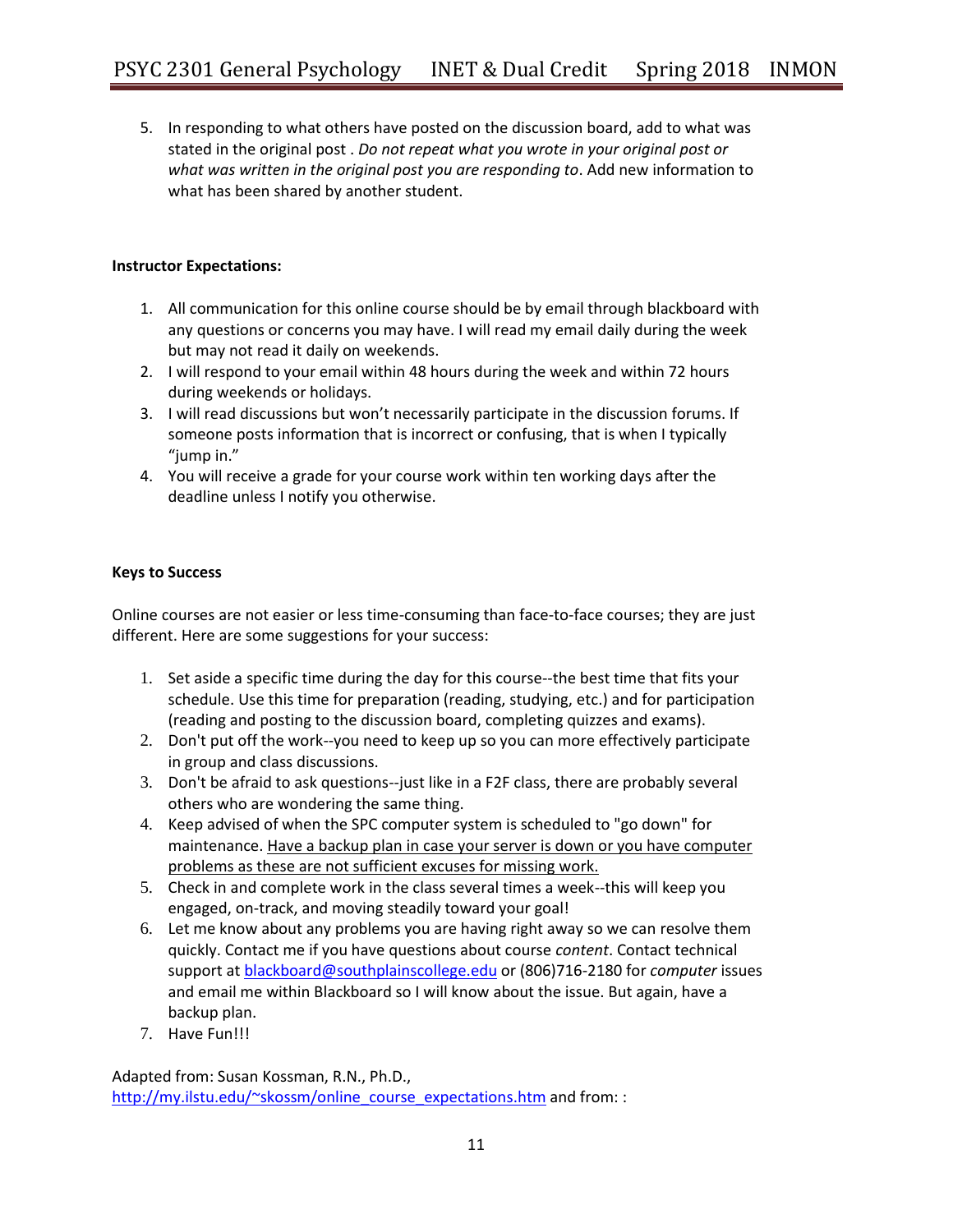[http://www.usm.maine.edu/~atkinson/course\\_expectations.htm](http://www.usm.maine.edu/~atkinson/course_expectations.htm)

## **Technical Support for Blackboard**

A note here, for online courses or courses with an online component there is a portion considered *course content* and that portion includes all of the course information set up by the instructor for the particular course you are taking to help students learn and understand the information. For **ALL**  course content questions, contact your instructor using the method of contact stated in your syllabus.

Then there is the *technical* component of the course. This portion of the course has to do with the functioning of Blackboard. This would include issues like (but not limited to) the following: quizzes freezing up, not being able to access videos, not being able to open documents, not being able to log into Blackboard, etc.

In the case of *technical* issues, contact your instructor to let them know about the problem **AND**  also contact **Technical Support**. However, before contacting them, refer to the information below this section.

#### [blackboard@southplainscollege.edu](mailto:blackboard@southplainscollege.edu)

Or by phone at (806) 716-2180 (8:00 am – 4:00 pm on weekdays)

## **There is information on Blackboard help in MySPC.**

To access the information, click on MySPC on the SPC homepage then click on the link for "Distance Education" that you see on the left-hand side of the page. Also, here is the link: [https://myspc.southplainscollege.edu/ICS/Students/Distance\\_Education/](https://myspc.southplainscollege.edu/ICS/Students/Distance_Education/)

You will find **Blackboard Learn 9 Student Tutorials** and **Frequently Asked Questions (FAQs)** here. Students that are new to Blackboard or have questions are strongly encouraged to check these resources before contacting the instructor or technical support.

#### **Blackboard Learn 9 Student Orientation Course**

Every student should have an orientation course listed on your course listing page. This is the page that appears right after you log into the course. If you are new to Blackboard, you are STRONGLY encouraged to go through this course. Also, if you have questions on taking quizzes, submitting assignments, posting discussions, or other navigation questions you are STRONGLY encouraged to go to this course for answers and instructions.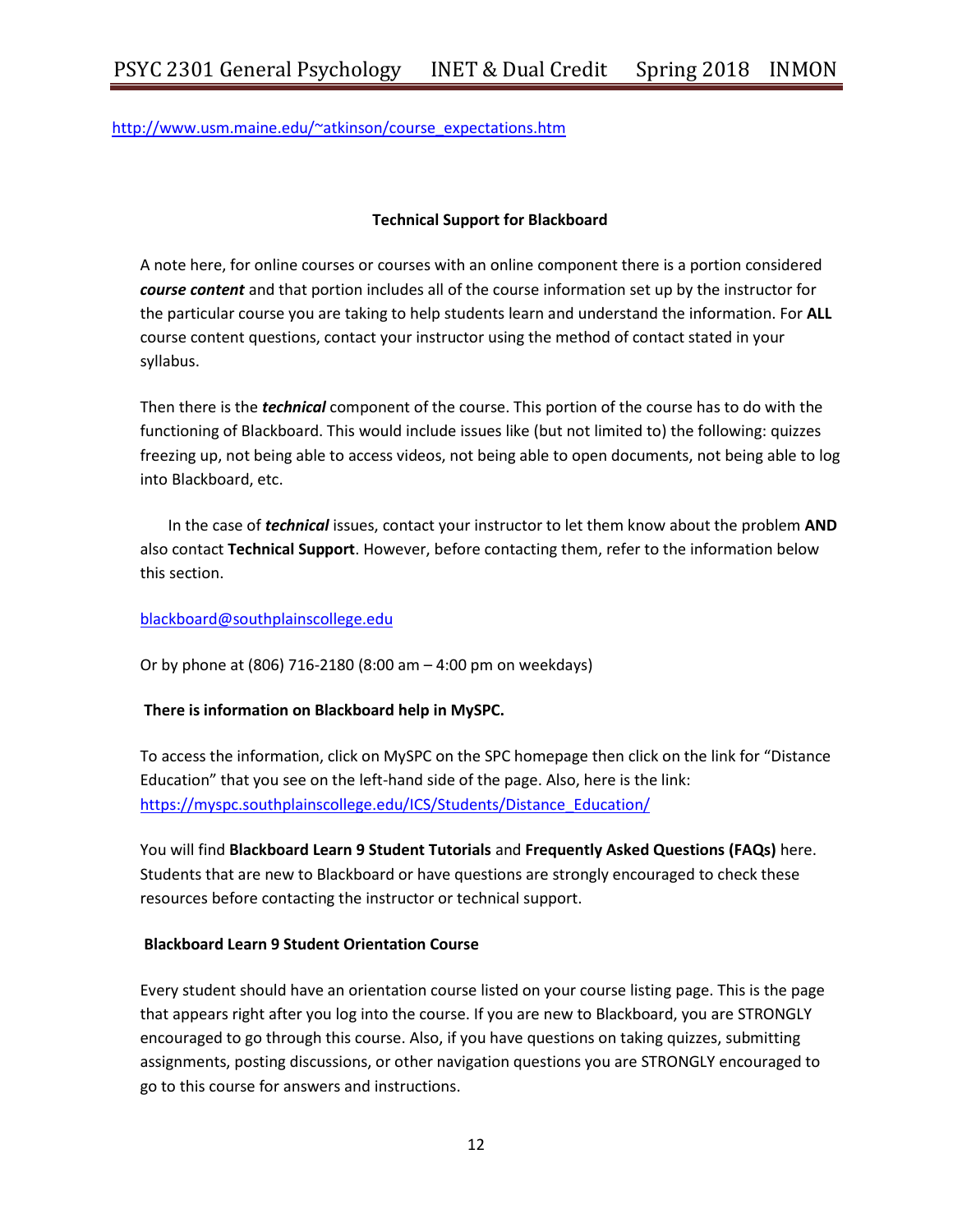Using the Student Orientation Course, Student Tutorials, and FAQs can save time and frustration. Students are STRONGLY encouraged to use them.

## **Online and Message Board Netiquette**

Some of you may have participated in on-line courses and/or discussion boards before and some of you may not have. The following are expectations of students in this course as far as emails, assignments, and posting on the discussion board. These expectations are in addition to the instructions that are included in your syllabus. I encourage each of you to familiarize yourself with the instructions and these expectations. The points available for you to earn on the discussion board are a major part of your grade and I know that all points are valuable to you. Please let me know if you have any questions.

**Read Before Participating**. Read the syllabus so that you understand the instructions for the discussion board. I will be most impressed with individuals who can incorporate course materials into their posts. This is a part of the grading requirement and lack of participation could result in being administratively dropped from the course. Good writing is a key skill you should leave college with which includes the ability to support your position and express your ideas, thoughts, and/or opinions in writing.

**Communicate Clearly**. Write clearly when you compose a message. Review your message carefully before clicking **Submit**. Typos can be confusing. Remember, if your message can be misunderstood, it will be.

**Writing Standard**. All discussion postings and e-mails should be presented using the conventions of Standard Written English. While slang, regional idioms, and informal kinds of self-expression are appropriate in some contexts, they are out of place in academic writing. I expect all students to demonstrate proficiency in using the conventions of academic English in their written work. This means that you need to spell correctly, use the proper word (example: know when to use "there" or "their", etc.), use paragraph formatting, correct punctuation, etc.

**Do not use ALL CAPS**. Typing in all capital letters is frowned upon; it's the equivalent of screaming. It's considered an aggressive way to post and it doesn't come off as being very friendly. It also makes your message more difficult to read.

**Be Respectful, Kind and Honest**. Don't issue personal attacks, use profanity, or post threatening, abusive, harassing, or otherwise offensive language or images. Keep your messages appropriate and courteous at all times. Please disagree with other opinions respectfully. If you are unsure if something is inappropriate, ask yourself these questions: Would you say it to the person if she were standing right in front of you? Would you say it to your best friend or loved one? Are you calling someone names? How would you feel and react if faced with the same message from someone else? If it would anger or upset you, you might consider re-framing your thoughts in a less objectionable tone.

**Disagreements**. There will be disagreement and this is good, otherwise we will be bored. Disagreement can be very constructive; it encourages us to reconsider our own positions and either recommit, expand, or discard them. However, I must at all times hear/see you debating the idea and not making a personal attack on an individual. Note that this is a skill to learn like any other – how to debate and get your point heard. Personal insults and attacks impede the development of critical thought. Avoid "you" statements, which can be more easily interpreted as accusations ("you don't know what you're talking about", "the problem is people like you," etc.).